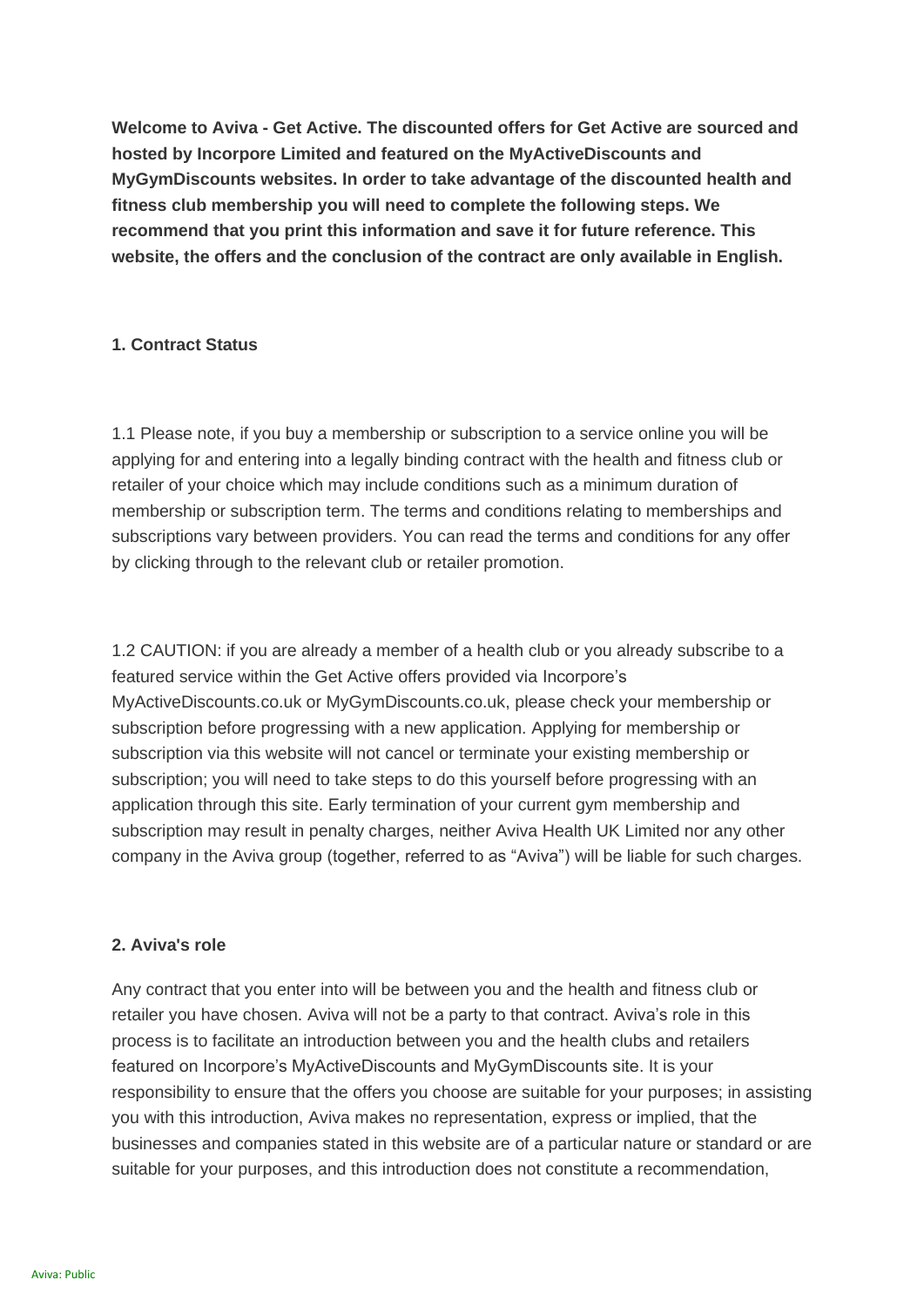referral or otherwise. Aviva will not be liable to you for any costs, charges, liabilities or losses sustained, incurred or payable by you which arise either: directly or indirectly from your use of this site; or your contractual relationship with your chosen health and fitness club, retailer; or both.

### **3. Eligibility**

To be eligible to take up the offers available on this site you must: (a) hold, or have the benefit of, an in-force, relevant Aviva product for which you have been issued a Get Active Access Code; and (b) be over the age of 16.

## **4. Locate potential health and fitness club(s)**

There are a number of health and fitness club offers available on the MyGymDiscounts.co.uk site. You will be required to enter a postcode, town or club name or address to identify the

health and fitness club(s) in the location you would like to attend. We advise that you take some time to review the facilities and discounts available and that health and fitness club's terms and conditions.

#### **5. Access Code**

Your Access Code is the code that appears in the literature you have received about Get Active or on customer webpages. You will need to use this when logging into the Incorpore website link.

## **6. Choose your health and fitness club or other offer**

Once you have settled on the health and fitness club that you would like to join, click on the "Get Voucher" or "Join Online" button. When you are opting for a discount on the MyActiveDiscounts site, click 'Get Offer'.

#### **7. Insert your details**

#### For MyGymDiscounts: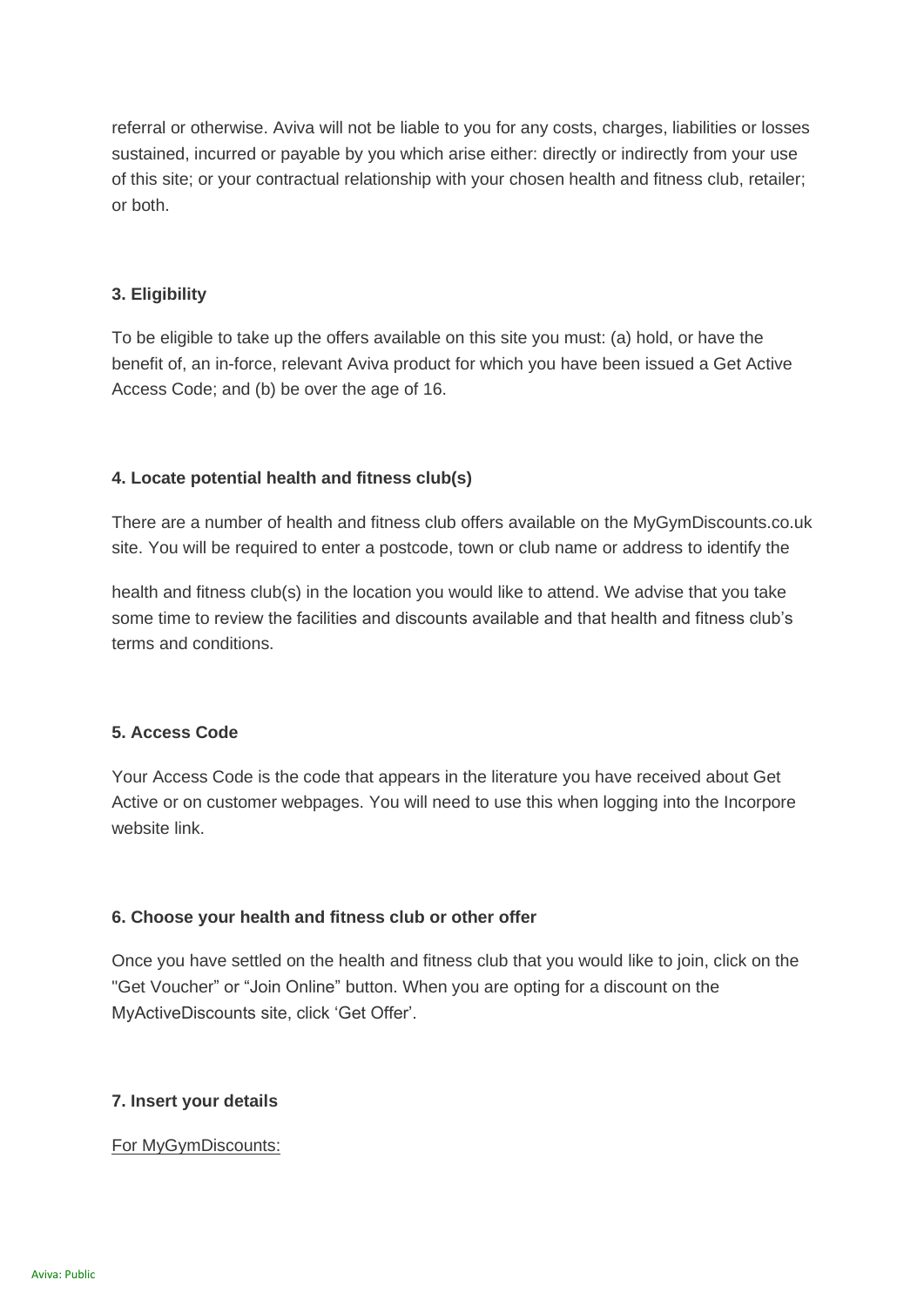If you click on an offer stating, "Get Voucher", you will be asked to submit some personal details including your name, email address and some optional information in order for the gym to be notified and the voucher to be sent to you.

If you click on an offer stating, "Join Online", you will be directed straight to the club's website. The discount will automatically be applied to your purchase or you will be provided with a discount code to enter during the purchase process.

### For MyActiveDiscounts:

If you click on 'Get this Offer' on the MyActiveDiscounts pages, you will be asked to submit your email address. This is your registration information along with the Access Code (point 5).

If you click on an offer that states you will be directed to the retailer's website, when you accept, you will be directed straight there and given a discount code to use or the discount automatically applied to your purchase.

## **8. Health and fitness club terms and conditions**

Before making your selection on any offer, please take time to review the 'Offer Terms' and ensure that you understand them.

## **9. Payment of Fees**

All fees are payable directly to the club or retailer. Please be aware that health and

fitness club fees and cancellation terms will vary from club to club, together with any admin / joining fee applicable.

## **11. About Aviva**

Aviva is now recognised as one of the major providers across the UK private medical

insurance and income protection markets.

## **12. About Incorpore Limited**